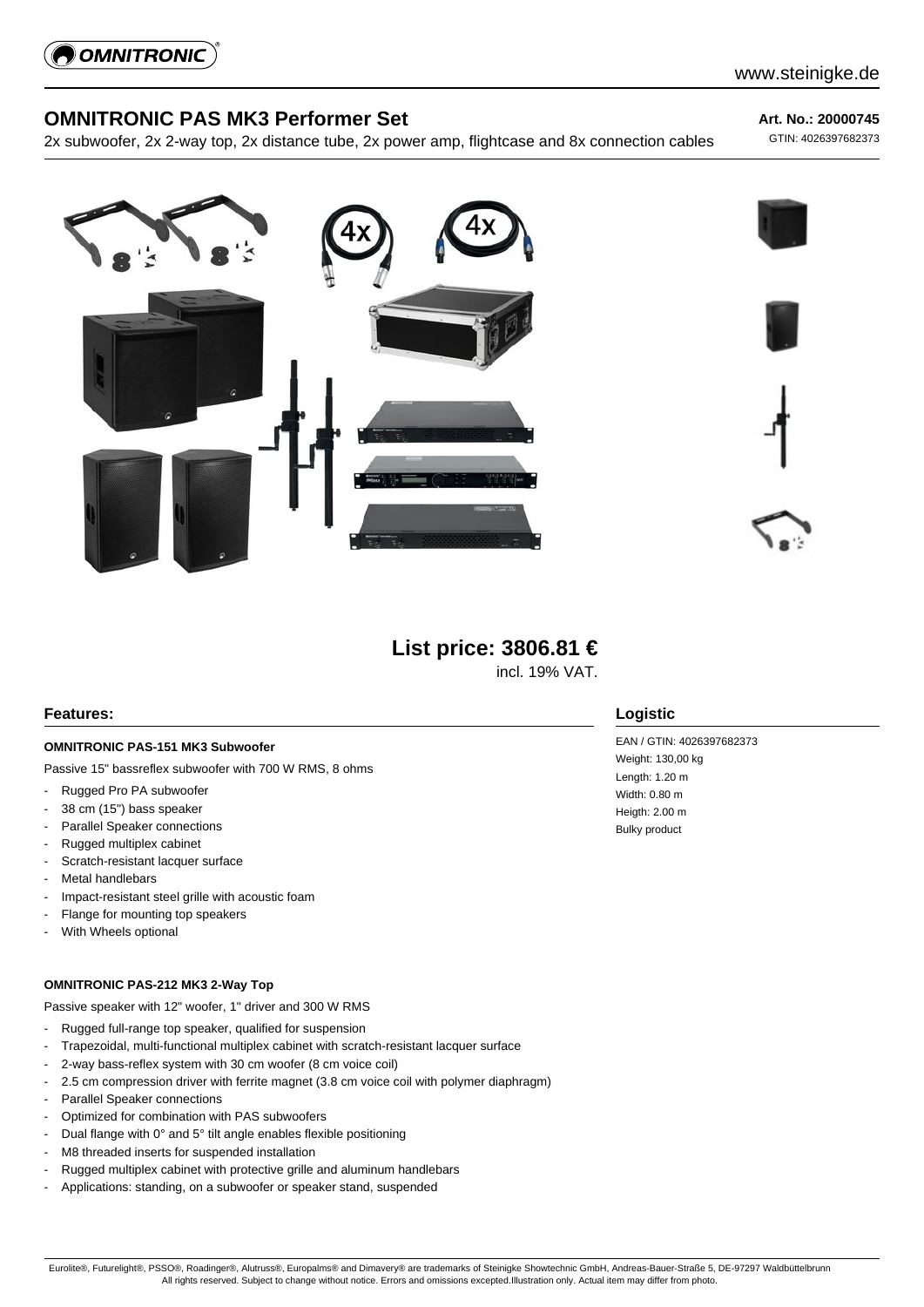#### **OMNITRONIC Distance Tube Subwoofer/Satellite with Crank**

Variable distance tube (M20 thread), height adjustable via crank 80-110 cm

- Connecting tube for satellite systems
- Height adjustable via crank 80-110 cm
- Powder-coated steel version

#### **OMNITRONIC XDA-1002 Class D Amplifier**

Stereo PA amplifier with SMPS, 2 x 510 W / 4 ohms, 2 x 300 W / 8 ohms

- Stereo PA amplifier with class D circuitry
- Low weight and height due to integrated switch mode power supply
- Speaker switch-on delay and auto limiters
- 2 operating modes can be selected (stereo or bridged)
- 2 level controls
- LEDs for activated protective circuit, limiter, signal, and power
- Complete protection set against short-circuit, overheat, DC voltage, power on/off transients
- Ground lift switch against humming
- Electronically balanced inputs via XLR mounting jacks with feed-through output
- Speaker outputs via lockable Speaker plugs
- The device is cooled by cooling fan
- (19") 48.3 cm rack installation 1 U

#### **OMNITRONIC XDA-2402 Class D Amplifier**

Stereo PA amplifier with SMPS, 2 x 1200 W / 4 ohms, 2 x 880 W / 8 ohms

- Stereo PA amplifier with class D circuitry
- Low weight and height due to integrated switch mode power supply
- Speaker switch-on delay and auto limiters
- 2 level controls
- LEDs for activated protective circuit, limiter, signal, and power
- Complete protection set against short-circuit, overheat, DC voltage, power on/off transients
- Ground lift switch against humming
- Electronically balanced inputs via XLR mounting jacks with feed-through output
- Speaker outputs via lockable Speaker plugs
- The device is cooled by cooling fan
- (19") 48.3 cm rack installation 1 U

#### **OMNITRONIC DXO-24E Digital Controller**

Digital stereo active crossover with 2 inputs and 4 outputs, incl. software

- Flexible routing configurations for all standard mono and stereo output operating modes
- 2 analog inputs and 4 analog outputs (XLR)
- Active crossover with Bessel, Butterworth and Linkwitz-Riley filter with slopes up to 24 dB/octave
- Incl. software editor (for PC and Mac) for remote control via computer through USB interface: store, transfer, and manage your presets
- Up to 30 user presets storable in the device via software
- Input sensitivity digitally adjustable
- Inputs and outputs with 4-digit LED level meter as well as clip and limit LED indicator
- Mute switch with LED indicator per output
- 7-band parametric EQ per output
- Up to 7 ms signal delay adjustable for the outputs
- Output limiter with adjustable limits and automatic attack and release settings as overload protection for your amplifying system
- Switchable phase
- Lock function for prevents undesired changes to settings
- Digital signal processor
- The device can be connected via USB to the PC in connection with DXO Software<BR>The
- firmware can be updated via the PC connection
- (19") 48.3 cm rack installation 1 U
- Compatible with Win XP, Win Vista, Win 7, Win 10, OS X 10,5 or better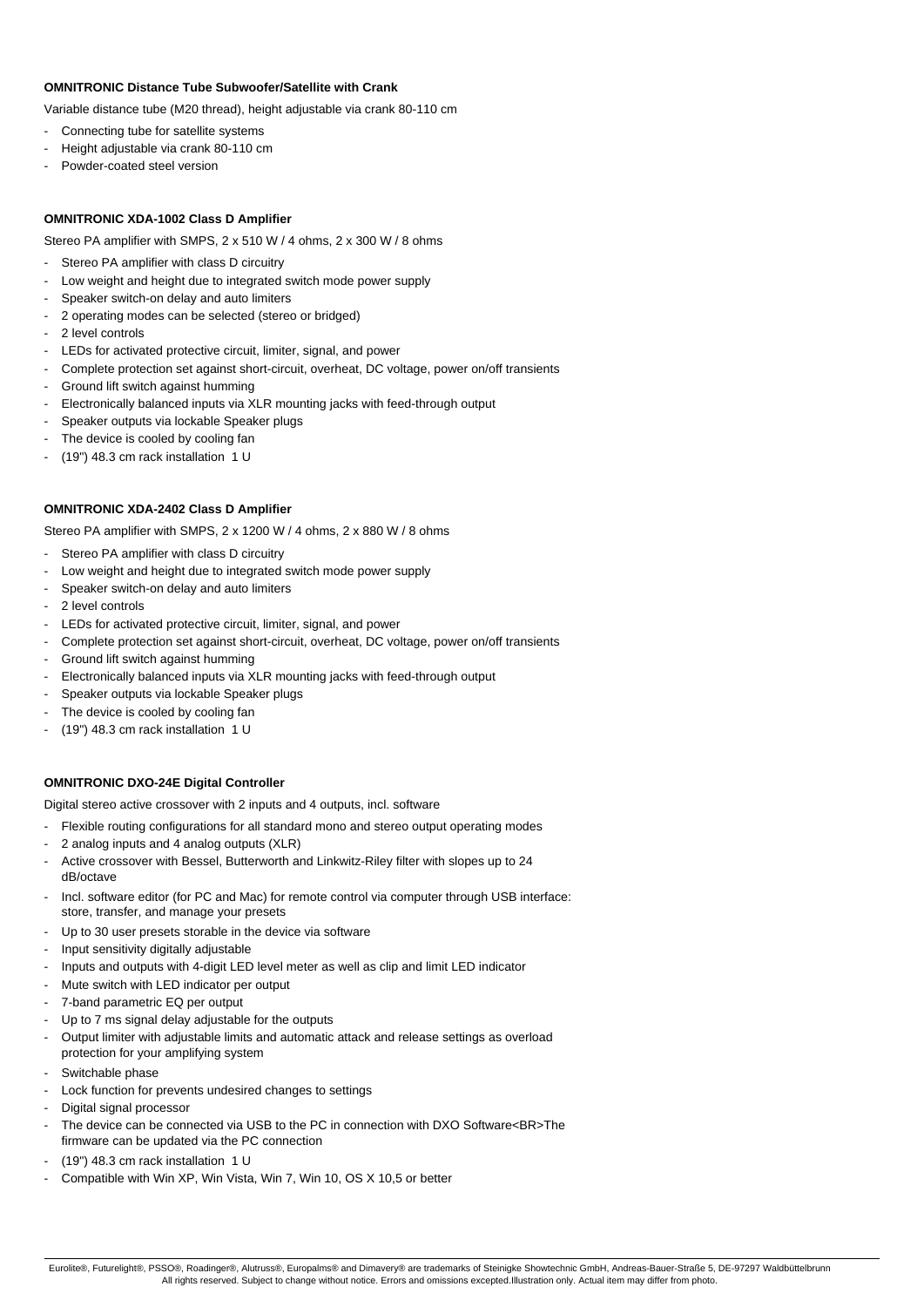#### **ROADINGER Amplifier Rack PR-2, 4U, 47cm deep**

Flightcase for 483 mm devices (19")

- Front and rear rack rails
- Delivery includes mounting screws
- High-quality workmanship with plywood glued 7 mm, black, laminated
- Aluminum profile frames 30mm with rounded edges
- 2 hinged, chromium plated case handles
- 4 high-quality butterfly locks
- With wooden slide rails on the bottom
- Available in different height units (1  $U = 44$  mm)
- With profile rails suitable for (19") approx. 48 cm units
- $-411$

#### **PSSO Speaker cable Speakon 2x2.5 10m bk**

High-quality speaker cable

- With Neutrik plugs from Liechtenstein
- 2-pole speaker cable
- With Neutrik Speakon cable plugs
- Cable cross-section: 2.5 mm<sup>2</sup>
- Cable diameter: 8 mm
- **NEUTRIK**
- Made in Germany

#### **PSSO XLR cable 3pin 1m bk Neutrik**

Reliable microphone cable

- High quality connection for microphones etc.
- High conductivity
- Slim and short construction
- **NEUTRIK**
- Made in Germany

### **Technical specifications:**

Weight: 142,67 kg

#### **OMNITRONIC PAS-151 MK3 Subwoofer**

| Rated power:     | 700 W RMS                                                                                                            |
|------------------|----------------------------------------------------------------------------------------------------------------------|
| Program power:   | 1400 W                                                                                                               |
| Frequency range: | 40 - 200 Hz                                                                                                          |
| Sensitivity:     | 97 dB (1W/1m)                                                                                                        |
| Max. SPL:        | 127 dB                                                                                                               |
| Impedance:       | 8 ohms                                                                                                               |
| Connections:     | Input: speakers via 2 x speaker built-in socket (F)                                                                  |
| Speakers:        | 1 x woofer (15") approx. 38 cm with ferrit magnet<br>Basket material: aluminum<br>Voice coil lows (4") approx. 10 cm |
| Type of speaker: | Subwoofer                                                                                                            |
| Type:            | Vented                                                                                                               |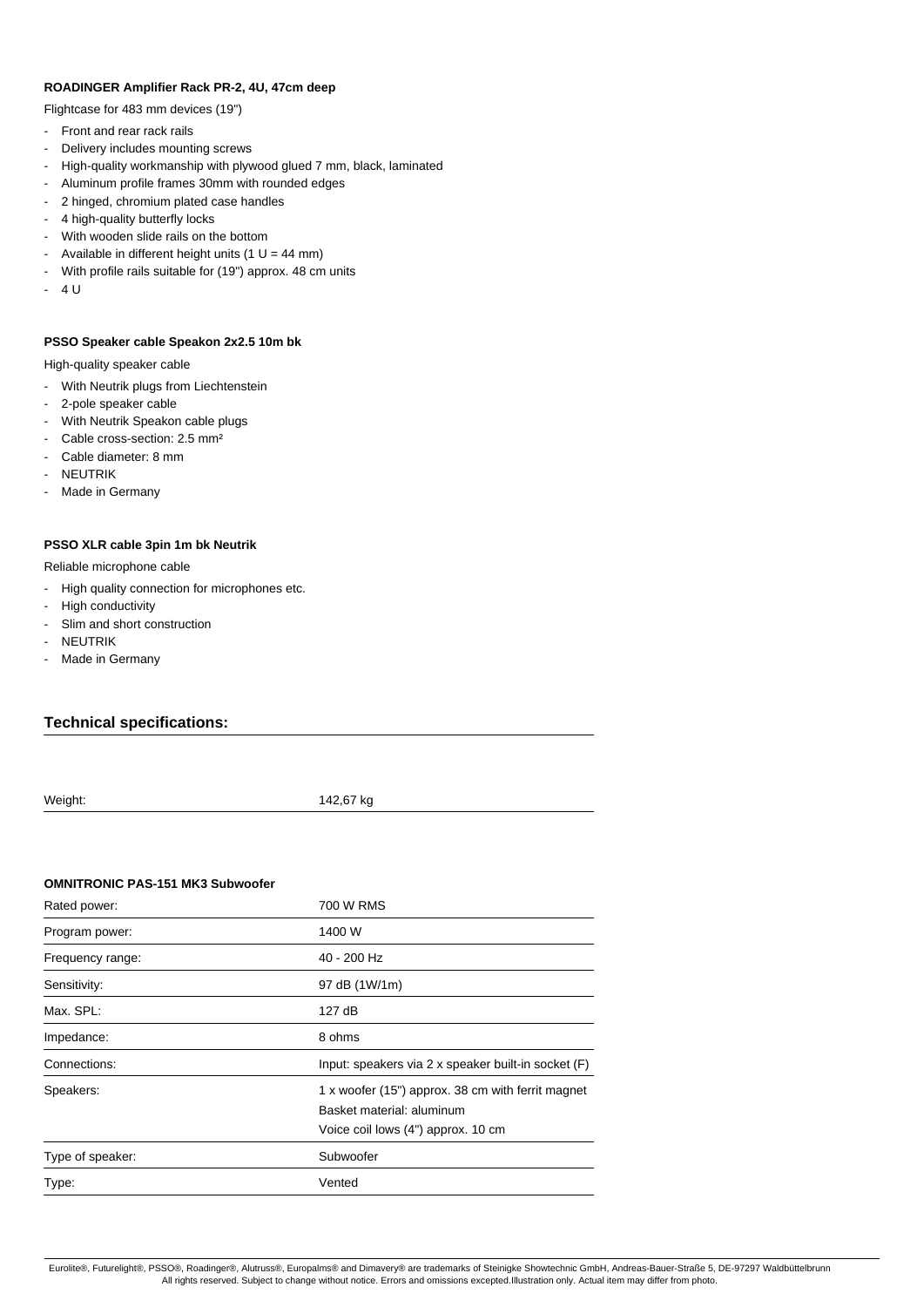| Transport aid: | Wheels optional        |
|----------------|------------------------|
| Material:      | <b>Birch multiplex</b> |
| Color:         | Black, painted         |
| Dimensions:    | Width: 46 cm           |
|                | Depth: 56 cm           |
|                | Height: 52 cm          |
| Weight:        | 31,25 kg               |
|                |                        |

# **OMNITRONIC PAS-212 MK3 2-Way Top**

| 300 W RMS                                                   |
|-------------------------------------------------------------|
| 600 W                                                       |
| 60 - 20000 Hz                                               |
| 98 dB (1W/1m)                                               |
| 126 dB                                                      |
| $90^\circ \times 60^\circ$                                  |
| 3000 Hz                                                     |
| 8 ohms                                                      |
| Ø 35mm variable tilt                                        |
| 4 x M10 thread; 6 x M8 thread                               |
| Input: speakers via 2 x speaker built-in socket (F)         |
| 1 x compression tweeter highs (1") approx. 2,5<br>cm        |
| Basket material: aluminum                                   |
| Voice coil compression tweeter highs (1.5")<br>approx. 4 cm |
| Horn vent (1") approx. 2,5 cm                               |
| 1 x woofer (12") approx. 30 cm with ferrit magnet           |
| Voice coil lows (3") approx. 8 cm                           |
| Compact cabinet speaker                                     |
| <b>Birch multiplex</b>                                      |
| Black, painted                                              |
| Width: 39 cm                                                |
| Depth: 61,5 cm                                              |
| Height: 38 cm                                               |
| 20,60 kg                                                    |
|                                                             |

### **OMNITRONIC Distance Tube Subwoofer/Satellite with Crank**

| Maximum carrying capacity: | 35 kg              |  |
|----------------------------|--------------------|--|
| Height:                    | Maximum: 110 cm    |  |
|                            | Minimum: 80 cm     |  |
| Attachment system:         | $\varnothing$ 35mm |  |
| Type (general stands):     | Distance tube      |  |
| Color:                     | <b>Black</b>       |  |
| Weight:                    | $2,80$ kg          |  |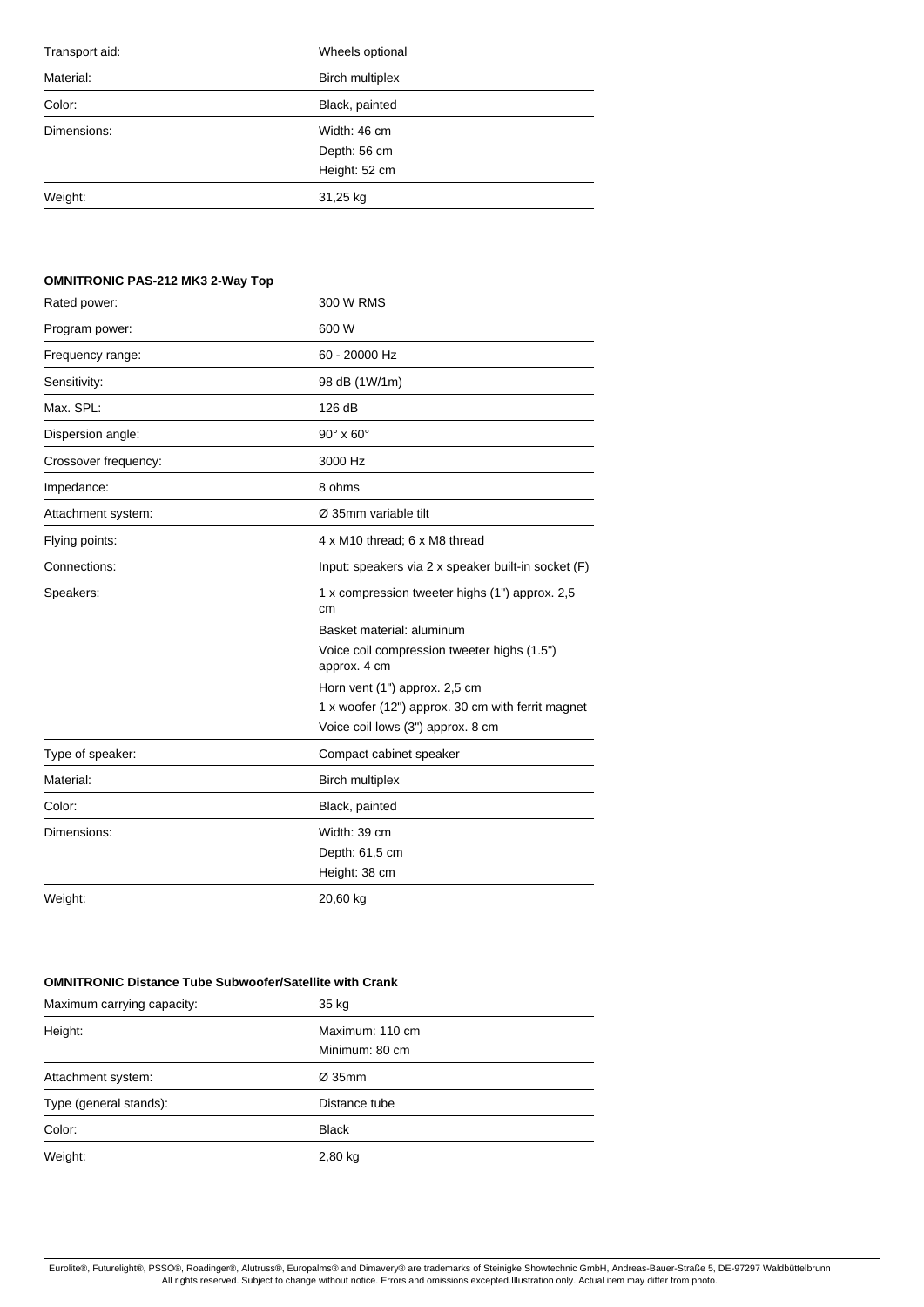### **OMNITRONIC Swing Bracket for PAS-212 MK3**

```
Weight: 3,75 kg
```
# **OMNITRONIC XDA-1002 Class D Amplifier**

| 100-240 V AC, 50/60 Hz                                                                                                   |
|--------------------------------------------------------------------------------------------------------------------------|
| 210 W 1/8 power                                                                                                          |
| 2 x 300 W RMS (8 ohms)<br>2 x 510 W RMS (4 ohms)<br>1000 W RMS bridged (8 ohms)                                          |
| Mains input via P-Con (blue), mounting version<br>power supply cord with safety plug (provided)                          |
| 30 - 20000 Hz                                                                                                            |
| $>100$ dB                                                                                                                |
| <0,02 % at 1 kHz                                                                                                         |
| Cooling fan                                                                                                              |
| Input 20 kOhm, bal.<br>Input 10 kOhm, unbal.                                                                             |
| 36 dB                                                                                                                    |
| Class D                                                                                                                  |
| Power switch, level control per channel, mode<br>switch (stereo/bridged), groundlift selector                            |
| Short-circuit; overheat; DC voltage; power on/off<br>transients; softstart; power on/off transient; limiter              |
| Power, signal, protect, limit                                                                                            |
| Input: line via 2 x 3-pin XLR<br>Link: line via 2 x 3-pin XLR<br>Output: speakers via 2 x speaker built-in socket<br>(F) |
| 1,25V                                                                                                                    |
| (19") 48.3 cm rack installation 1 U                                                                                      |
| Width: 48,3 cm<br>Depth: 24 cm<br>Height: 4,45 cm                                                                        |
| 4,03 kg                                                                                                                  |
|                                                                                                                          |

### **OMNITRONIC XDA-2402 Class D Amplifier**

| Power supply:      | 100-240 V AC, 50/60 Hz                                                                          |
|--------------------|-------------------------------------------------------------------------------------------------|
| Power consumption: | 465 W 1/8 power                                                                                 |
| Output power:      | 2 x 880 W RMS (8 ohms)<br>2 x 1200 W RMS (4 ohms)                                               |
| Power connection:  | Mains input via P-Con (blue), mounting version<br>power supply cord with safety plug (provided) |
| Frequency range:   | $30 - 20000$ Hz                                                                                 |
| S/N ratio:         | $>100$ dB                                                                                       |
|                    |                                                                                                 |

Eurolite®, Futurelight®, PSSO®, Roadinger®, Alutruss®, Europalms® and Dimavery® are trademarks of Steinigke Showtechnic GmbH, Andreas-Bauer-Straße 5, DE-97297 Waldbüttelbrunn<br>All rights reserved. Subject to change without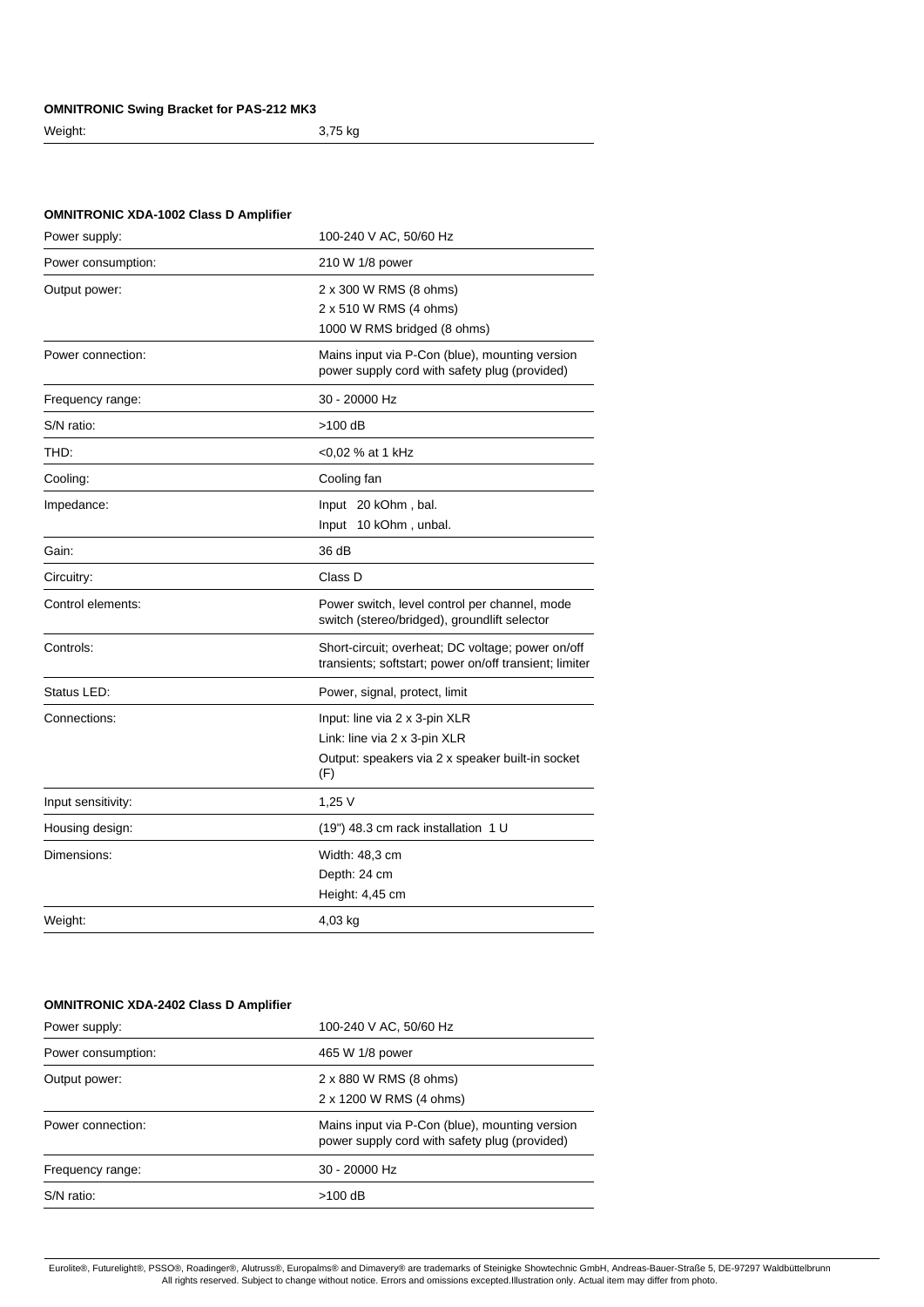| THD:               | <0,02 % at 1 kHz                                                                                            |
|--------------------|-------------------------------------------------------------------------------------------------------------|
| Cooling:           | Cooling fan                                                                                                 |
| Impedance:         | Input 20 kOhm, bal.                                                                                         |
|                    | Input 10 kOhm, unbal.                                                                                       |
| Circuitry:         | Class D                                                                                                     |
| Control elements:  | Power switch, level control per channel, groundlift<br>selector                                             |
| Controls:          | Short-circuit; overheat; DC voltage; power on/off<br>transients; softstart; power on/off transient; limiter |
| Status LED:        | Power, signal, limit, protect                                                                               |
| Connections:       | Input: line via 2 x 3-pin XLR                                                                               |
|                    | Link: line via 2 x 3-pin XLR                                                                                |
|                    | Output: speakers via 2 x speaker built-in socket<br>(F)                                                     |
| Input sensitivity: | 1,25V                                                                                                       |
| Housing design:    | (19") 48.3 cm rack installation 1 U                                                                         |
| Dimensions:        | Width: 48,3 cm                                                                                              |
|                    | Depth: 35,5 cm                                                                                              |
|                    | Height: 4,45 cm                                                                                             |
| Weight:            | 6,40 kg                                                                                                     |

# **OMNITRONIC DXO-24E Digital Controller**

| Power supply:        | 100-240 V AC, 50/60 Hz<br>6 V DC 800 mA                                                     |
|----------------------|---------------------------------------------------------------------------------------------|
| Power connection:    | Mains input via Coaxial power connector (M)<br>power supply cord with AC adapter (provided) |
| Frequency range:     | 10 - 30000 Hz                                                                               |
| THD:                 | <0,005 % at 1 kHz                                                                           |
| DSP:                 | Digital signal processor                                                                    |
| Crossover frequency: | 20-20000 Hz                                                                                 |
| Impedance:           | Input 10 kOhm<br>Output 50 Ohm                                                              |
| Gain:                | Output: $-50$ dB to $+12$ dB                                                                |
| Filter:              | Linkwitz-Riley; Butterworth; Bessel; 6db/oct;<br>12db/oct; 18db/oct; 24db/oct               |
| Delay:               | $0 - 5$ ms                                                                                  |
| Dynamic range:       | Input: 114 dB                                                                               |
|                      | Output: 110 dB                                                                              |
| Sample rate:         | 67 kHz                                                                                      |
| Connections:         | Input: line via 2 x 3-pin XLR                                                               |
|                      | Output: line via 4 x 3-pin XLR                                                              |
| Max. level:          | Input: +22 dBu                                                                              |
|                      | Output: +9 dBu                                                                              |
| USB port:            | Typ B                                                                                       |
| PC connect:          | DXO Software via USB, firmware can be updated                                               |
| Housing design:      | (19") 48.3 cm rack installation 1 U                                                         |
| Dimensions:          | Width: 48,3 cm                                                                              |